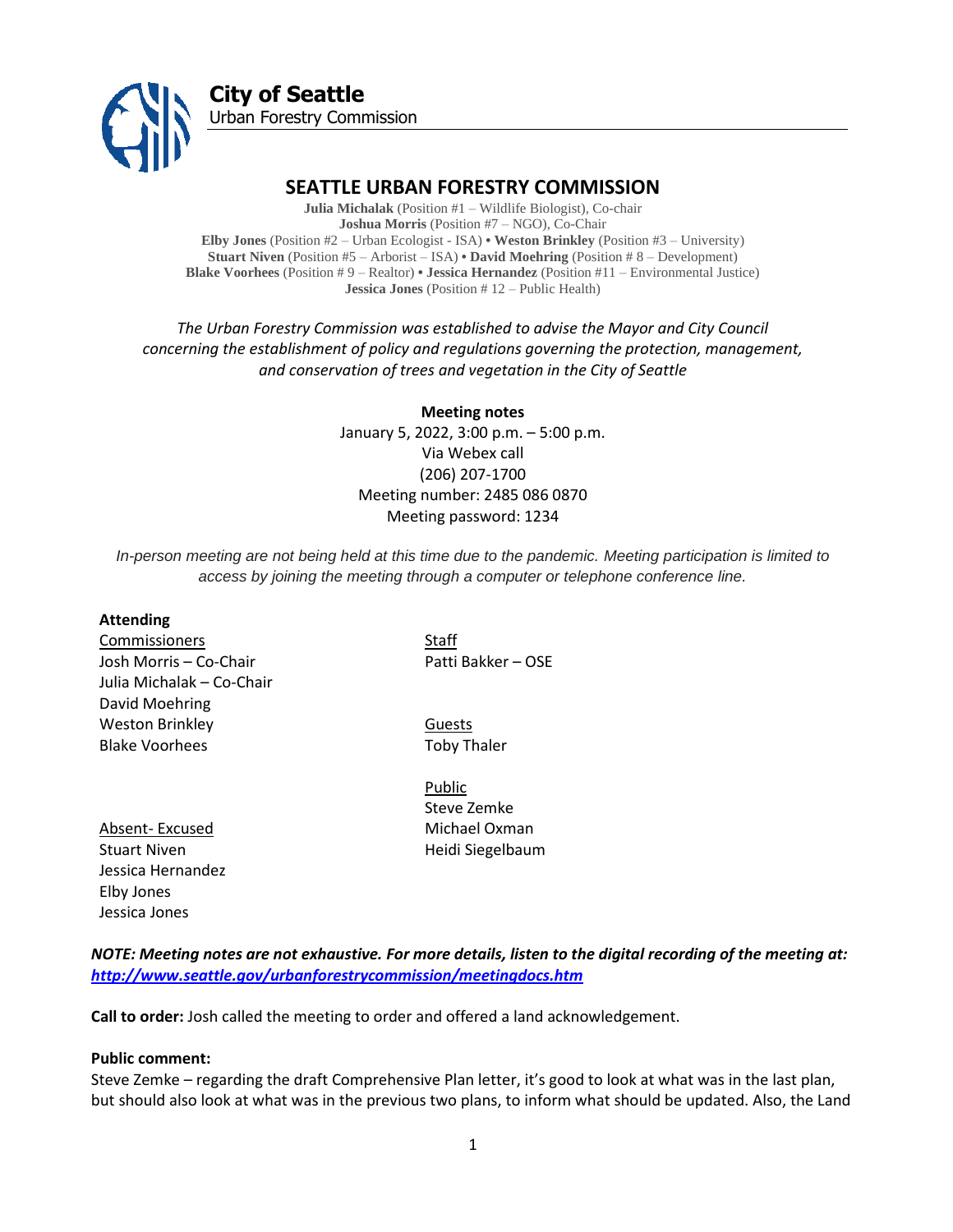Use and Neighborhoods Committee's schedule has changed so that meetings are now on Wednesday afternoons, and the members of the Committee have changed.

## **Chair, Committees, and Coordinator report:**

Josh thanked Weston for his service as Commission Chair for the last two years, and is looking forward now to serving as Co-Chair along with Julia. He provided the news that Commissioner Shari Selch let us know that she will no longer be able to serve on the Commission, effective immediately. He noted that anyone who might be interested in taking on the third Co-Chair role can let Patti know. He also noted changes in membership and schedule of Council committees; the Commission will need to stay tuned to those.

Patti provided the following updates:

- Laura Keil will be the new Get Engaged member on the Commission. Her appointment is being finalized and she is not yet a voting member, but is here at this meeting to start to get acquainted with the Commission. Laura expressed her excitement in being on the Commission and is looking forward to working with the Commissioners.
- The changeover in Mayor administrations has meant a pause on some ongoing things:
	- $\circ$  Recruitments for Commission positions processing of the applicants received for positions 4 and 6, and posting the announcements for positions 2, 3 and 13 – position 2 being Elby's position, position 3 being Weston's position which term ends in March this year, and position 13 being Shari's position that now also needs to be filled.
	- $\circ$  Tree protection updates outgoing Mayor Durkan put a pause on issuing the proposed updates in December, in order to give incoming Mayor Harrell time to get up to speed on this effort and provide direction for moving it forward. In the meantime, SDCI staff have heard concerns from folks over proposed updates to how Environmentally Critical Areas are handled, and these updates have implications for trees and other vegetation, so they are offering a briefing and discussion with the Commission on this, so will be on next week's agenda.

### **Approval of December 1 and 8 meeting notes**

# **ACTION: A motion to approve the December 1 meeting notes as amended was made, seconded, and approved.**

## **ACTION: A motion to approve the December 8 meeting notes as written was made, seconded, and approved.**

### **New Mayor Letter**

Josh drafted this letter, and provided background on the intent of the letter, noting that it would be beneficial for the Commission to do whatever it can to build relationships with Mayor's Office, including identifying appropriate staff with whom the Commission can work to effectively move things forward, and clearly identifying Commission goals. Importance of investments it the urban forest and how it overlaps with other stated goals. There is much agreement between the Commission's goals and Mayor Harrell's stated goals and important issues. The letter includes background on the ongoing, drawn-out effort to update tree protections, noting the current code doesn't adequately protect trees and urging Executive support for this effort. There is language from the Commission's establishing legislation, as well as what the Commission and Commissioners can offer as a resource to the Mayor and an outline of current priorities.

Commissioners discussed the letter and the needs for communicating and developing constructive relationships with the Mayor. Commissioners made edits to the letter to improve content and effectiveness, and discussed Co-Chair Josh Morris also making a phone call to the new Mayor in addition to sending this letter.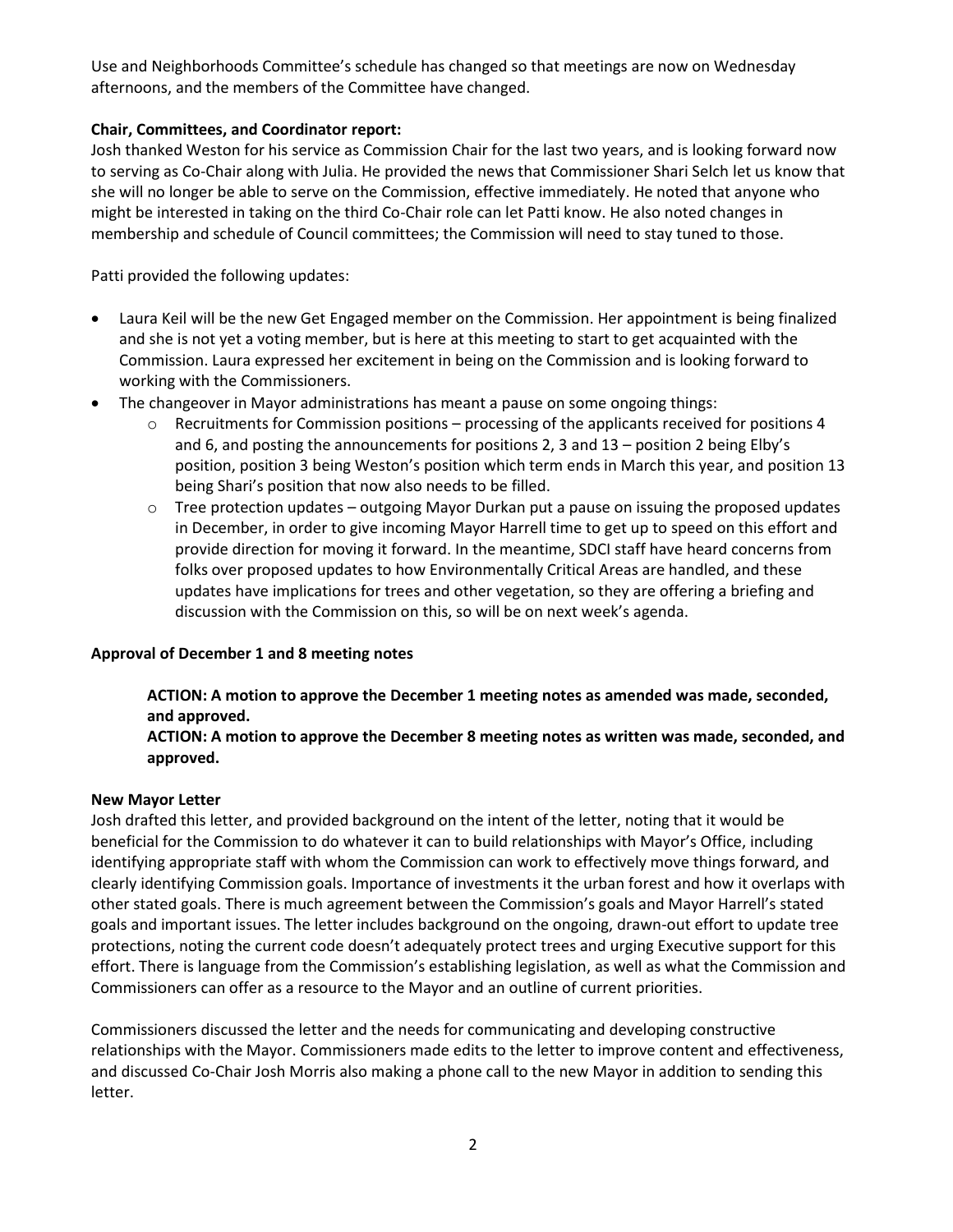## **ACTION: A motion to adopt the letter to Mayor Harrell as amended was made, seconded, and approved.**

### **Ordinance 123052**

The Commission sent a letter to outgoing City Attorney Pete Holmes last month, requesting consultation on questions around this enabling legislation. No response was received and we now have a new City Attorney. The Commission discussed sending a similar letter to the new City Attorney, which can also include a welcome. A letter can also be sent welcoming the new City Councilmember. Those two letters can be developed for next week's meeting. Weston volunteered to draft a letter to the new City Attorney, and Josh volunteered to draft a letter to the new City Councilmember.

### **Seattle Comprehensive Plan follow-up letter**

David outlined the draft letter that he and Stuart prepared. The letter provides a recap and a thank you for the staff providing the presentation. They included visuals from the 2016 Canopy Cover Assessment report, as it covers equity as an important issue for the city and its tree canopy, ensuring all communities have adequate canopy coverage. The table of canopy cover goals for each management unit is included, to show that there are canopy targets for each; it's important that the Comprehensive Plan include this type of data to avoid considering that some areas don't need canopy coverage because other areas have it.

Josh had made some additions to acknowledge OPCD's comments that this update effort would not be a usual plan update due to the ongoing crises, and also pointing out that urban forest considerations overlap with Comprehensive Plan goals in many ways. Commissioners noted that this update effort is on the work plan for the year, and discussed ways to make sure that the Commission is engaged as much as possible and as appropriate throughout the process; edits were made to the letter to cover this. Commissioners discussed having a subcommittee to commit to working with OPCD on this process; Josh and David expressed interest in participating on this subcommittee. Commissioners further edited the letter to emphasize the reciprocal nature of the relationship between the Comprehensive Plan values and the urban forest (they are each relevant to and important to the other), as well as other clarifying and emphasizing edits.

# **Action: A motion to adopt the letter regarding the Comprehensive Plan as amended was made, seconded, and approved.**

# **Sooty Bark Disease follow-up letter**

The draft letter for this was prepared by Commissioner Selch, and Josh provided edits and additional content for it. Commissioners discussed the content and structure of the letter, and made some edits to it. Patti responded to a question as to any updates on the sooty bark disease since the October presentation, by providing the update that messaging has been drafted regarding the effect to trees in the city, and city staff are working with appropriate local and state agencies to develop messaging regarding potential effects to the public. Those sets of messaging should be available soon; meetings are scheduled on them in the near future.

## **Action: A motion to adopt the letter regarding the Comprehensive Plan as amended was made, seconded, and approved.**

### **Additional discussion**

With extra time remaining the meeting, Commissioners discussed other updates, including some upcoming potential legislation, and the process for the Commission to weigh in on legislation. The processes for work planning and annual report preparation, consideration and adoption were discussed, and will be coming up on future agendas.

*NOTE: Meeting notes are not exhaustive. For more details, listen to the digital recording of the meeting at: <http://www.seattle.gov/urbanforestrycommission/meetingdocs.htm>*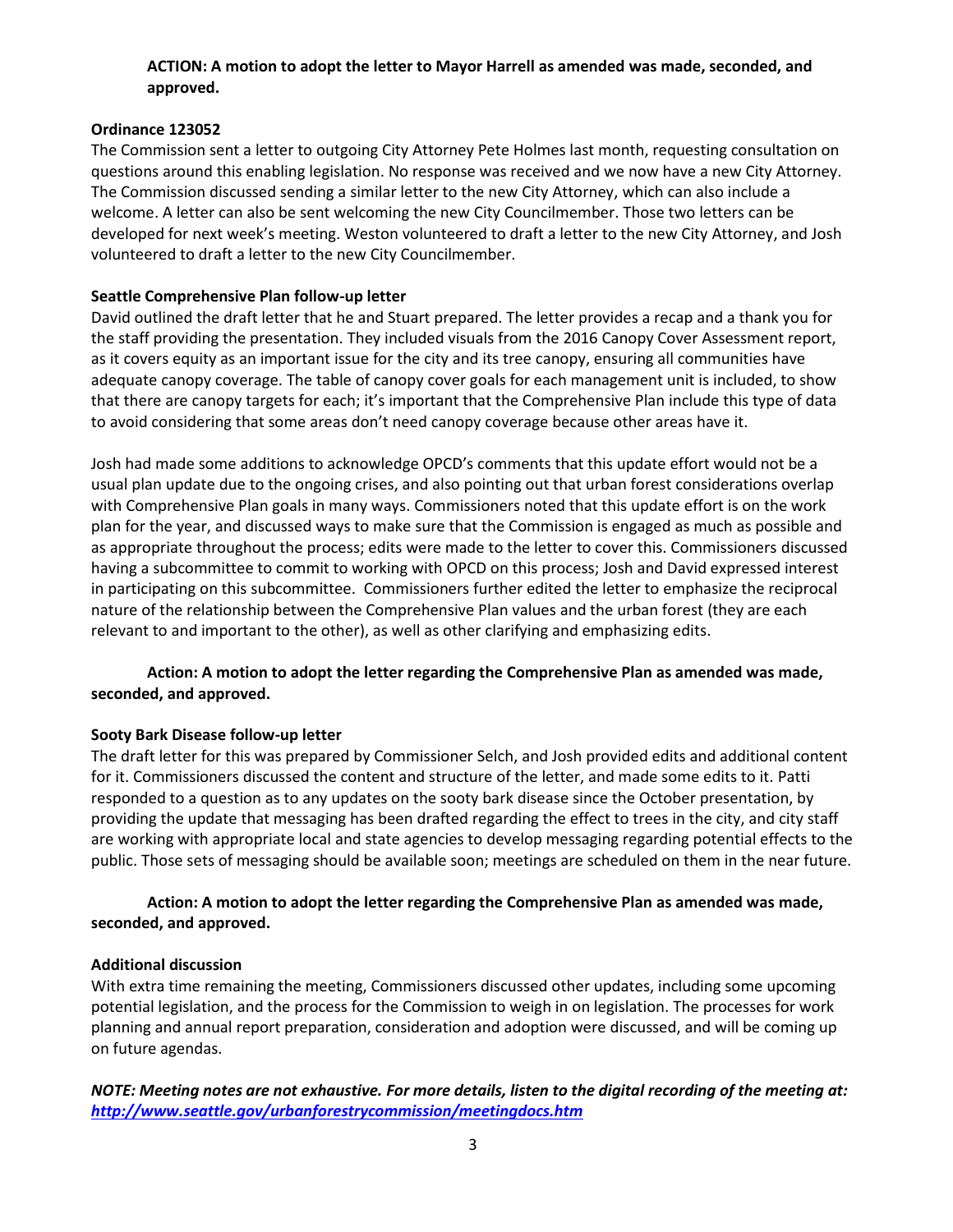#### **Public comment:**

Steve Zemke – it would help to speed up the meetings if a Commissioner was assigned to review the meeting notes ahead of time. Also, the Commission can make comments ahead of time on the Comprehensive Plan; don't need to wait to be asked about it. Regarding HB1099, it is complex; other groups are also reviewing it also. TreePAC conducted a second poll, again showing the public very strongly behind the tree protection proposals; reviewing that would be helpful for the Commission's future planning.

Michael Oxman noted that Sara Nelson is the only new City Councilmember and provided some background on her. He discussed open space policies – the history of them and the new Mayor's thoughts on them. Several polls have been done regarding trees and the public's sentiments. There is a large community of folks/organizations focused on tree and climate change.

Heidi Siegelbaum shared some research she discovered recently, which pointed out that here as well as nationally, there is much press on tree planting but virtually nothing on tree retention. So she recommends the Commission promote attention on tree retention and urge that development incorporates increased tree retention. She included links in the chat for more on this.

**Adjourn:** The meeting was adjourned at 4:42 PM.

### **Meeting Chat:**

from Weston to everyone: 3:11 PM You're doing great! from Julia Michalak She/Her to everyone: 3:14 PM Welcome Laura!! from Weston to everyone: 3:15 PM Welcome! from D. Moehring Pos 8 to everyone: 3:18 PM Thank you Patti from Heidi Siegelbaum to everyone: 3:18 PM Here is a useful set of docs related to CAOs from Commerce: https://www.commerce.wa.gov/servingcommunities/growth-management/growth-management-topics/critical-areas/ from Michael Oxman to everyone: 3:46 PM The new councilmember was on Councilmember Richard Conlin's staff, and should be very conversant on urban forestry policy. from Steve Zemke to everyone: 3:47 PM Sara Nelson is the only new City Council member. She was elected citywide am. from Steve Zemke to everyone: 3:59 PM In the Legislature this session is HB 1099 which would add climate resiliency as a goal in developing Comprehensiveice Plans. from Weston to everyone: 4:15 PM (feeling a little self conscious the reason we never got done before 5:00pm had something to do with the Chair...) from D. Moehring Pos 8 to everyone: 4:17 PM Ha, chuckle to that comment from Heidi Siegelbaum to everyone: 4:19 PM https://www.seattle.gov/Documents/Departments/UrbanForestryCommission/FinalIssuedDocuments/Bylaw sProtocols/ADOPTEDUFCommissionUpdatedBylaws030321.pdf from Steve Zemke to everyone: 4:19 PM Commissioners can always get information and respond on their own to legislative and other issues

from Heidi Siegelbaum to everyone: 4:19 PM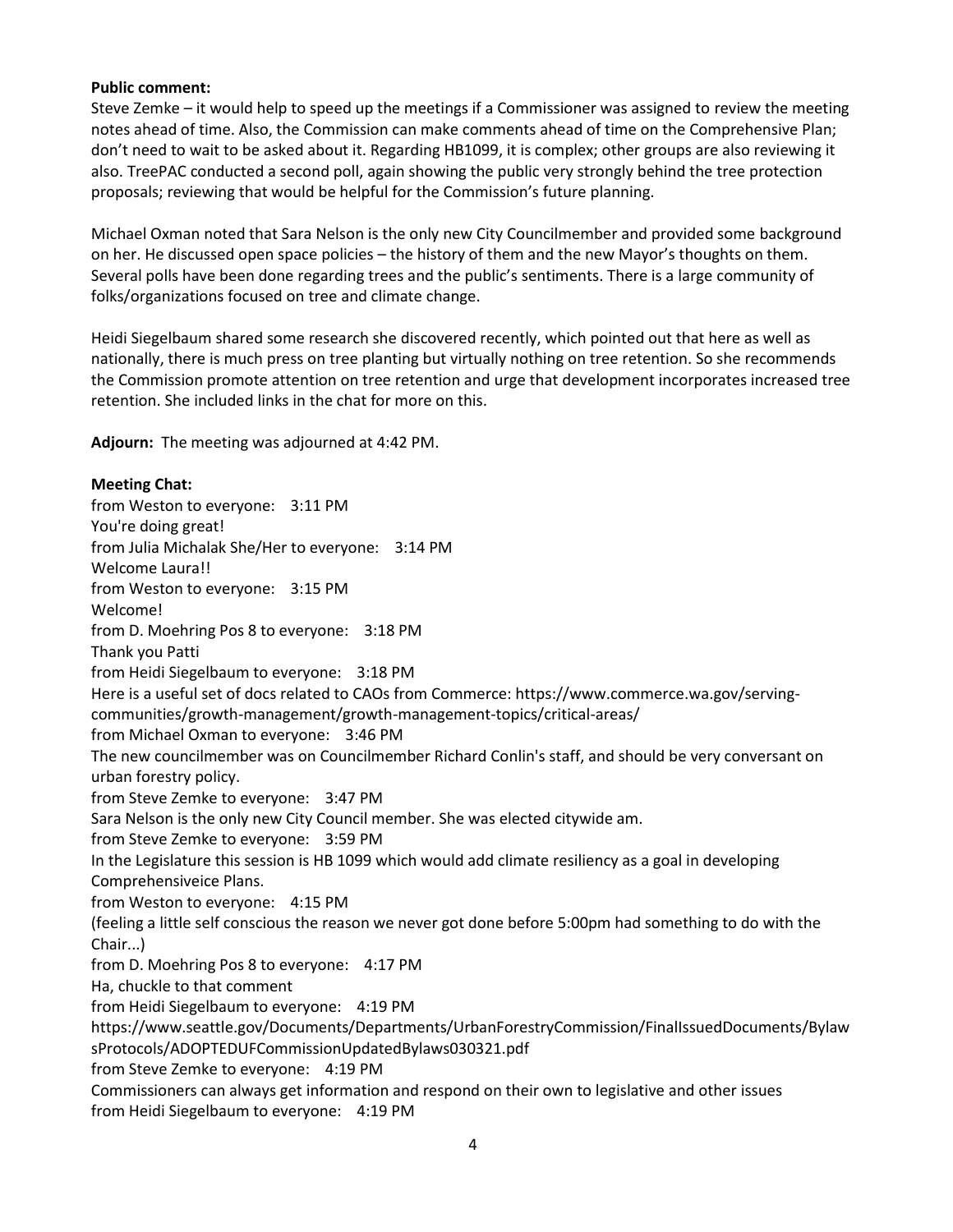There is nothing in your bylaws which would prevent you from commenting on state legislation, particularly since it's focused on urban forestry from Toby Thaler to everyone: 4:20 PM Depending on the details, HB 1099 could cause harm to urban forest. from Mary Manous to everyone: 4:23 PM Cascadia Climate Action works on community outreach on climate change in the area of urban forests. If there is a way we could be of any help or collaboration opportunity, please get in touch. mmanous@me.com 206/261-2155. from Julia Michalak She/Her to everyone: 4:23 PM Thank you Mary from D. Moehring Pos 8 to everyone: 4:25 PM Agreed. Enyoyed the Cascadia Climate Action event in December 2021. from Toby Thaler to everyone: 4:27 PM I'm not an expert. It might be worth contacting City's Office of Intergovernment Relations. I'll look for link to the City's Leg agenda from Heidi Siegelbaum to everyone: 4:28 PM This might provide some insights:https://mrsc.org/getmedia/1e641718-94a0-408b-b9d9- 42b2e1d8180d/Knowing-The-Territory.pdf.aspx?ext=.pdf from Toby Thaler to everyone: 4:28 PM City's 2022 Legislative Agenda: https://seattle.legistar.com/LegislationDetail.aspx?ID=5349842&GUID=2488E207-D945-4921-8CAE-8B727D262C45&Options=ID|Text|&Search=legislative+agenda from Toby Thaler to everyone: 4:30 PM If you want to talk politics, call me outside of an official meeting. 206 640-6982. Legislative lobbying is nothing if not "politics." from Tina Cohen to everyone: 4:32 PM In the future, could you post the letters etc on line or provide a link? I certainly couldn't see them on the screen. from Heidi Siegelbaum to everyone: 4:34 PM Published: 08 April 2021 Citation: Pataki DE, Alberti M, Cadenasso ML, Felson AJ, McDonnell MJ, Pincetl S, Pouyat RV, Setälä H and Whitlow TH (2021) The Benefits and Limits of Urban Tree Planting for Environmental and Human Health. Front. Ecol. Evol. 9:603757. doi: 10.3389/fevo.2021.603757- this document concludes that tree planting is CC adaptation not mitigationwould love to see the UFC promote tree retention as a superordinate priority along with tree planting- the latter seems to be the city's worthwhile feel-good strategy but alone is insufficient from Bakker, Patricia to everyone: 4:34 PM Tina, the letters are posted online when available before the meeting; today's letters were posted. Links to them are provided in the Bulletin if you are signed up to receive those. from Heidi Siegelbaum to everyone: 4:38 PM Hi Mary-=yes would love to talk with your interns! (206) 784-4265 from Julia Michalak She/Her to everyone: 4:40 PM Heidi - thank you for sharing that paper. from Toby Thaler to everyone: 4:41 PM Thank you!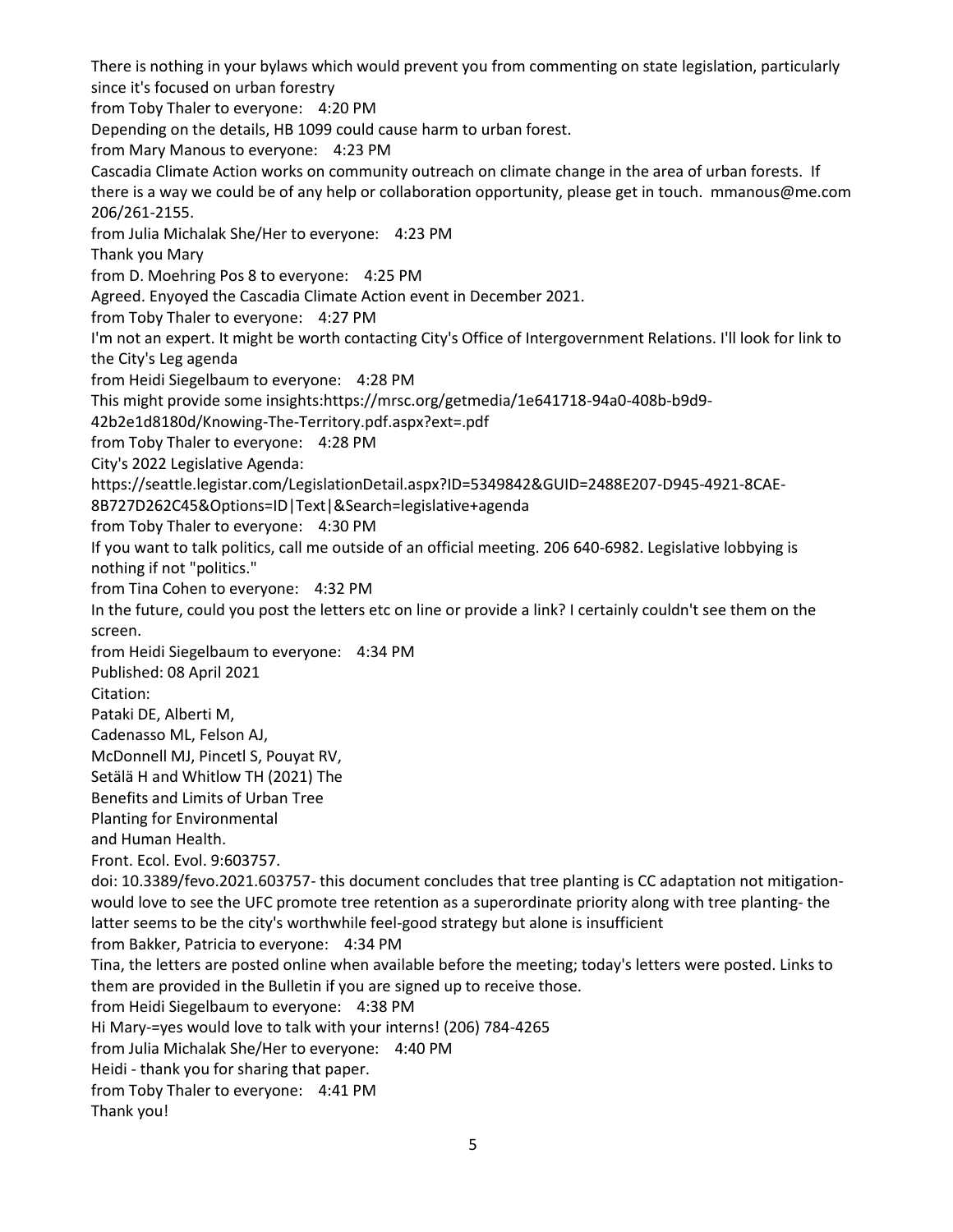### **Public input: (see next page and posted notes):**

**From:** Siegelbaum, Heidi <heidi.siegelbaum@wsu.edu> **Sent:** Tuesday, December 14, 2021 10:32 AM **To:** Bakker, Patricia <Patricia.Bakker@seattle.gov>; Weston Brinkley <weston@streetsoundsecology.com> **Cc:** David Moehring <dmoehring@consultant.com>; Stuart Niven <panorarbor@gmail.com>; Emery, Chanda <Chanda.Emery@Seattle.gov> **Subject:** White House guidance on heat- includes forestry

#### **CAUTION: External Email**

[https://www.whitehouse.gov/briefing-room/statements-releases/2021/09/20/fact-sheet-biden](https://www.whitehouse.gov/briefing-room/statements-releases/2021/09/20/fact-sheet-biden-administration-mobilizes-to-protect-workers-and-communities-from-extreme-heat/)[administration-mobilizes-to-protect-workers-and-communities-from-extreme-heat/](https://www.whitehouse.gov/briefing-room/statements-releases/2021/09/20/fact-sheet-biden-administration-mobilizes-to-protect-workers-and-communities-from-extreme-heat/)

Please see the forest section and share with the UFC and SDCI.

Best, Heidi

Heidi Siegelbaum Stormwater Strategic Initiative Lead Washington Stormwater Center at Washington State University [Heidi.Siegelbaum@wsu.edu](mailto:Heidi.Siegelbaum@wsu.edu) (253) 445-4502 Home office: (206) 784-4265 [https://wastormwatercenter.org](https://protect2.fireeye.com/v1/url?k=95a64fcb-ca3d772f-95a6677b-8621b744bf41-2d7e29b1ac0967bc&q=1&e=dc9c61fd-beab-4217-b9d7-34ac6a169ba4&u=https%3A%2F%2Fwastormwatercenter.org%2F) [https://pugetsoundestuary.wa.gov](https://pugetsoundestuary.wa.gov/)

**From:** Siegelbaum, Heidi <heidi.siegelbaum@wsu.edu> **Sent:** Wednesday, December 15, 2021 1:03 PM **To:** steve@friends.urbanforests.org; katygrmsn.com <katygr@msn.com>; kwolf@uw.edu; Nancy Rottle (nrottle@uw.edu) <nrottle@uw.edu>; RICHARD ELLISON <climbwall@msn.com>; David Moehring <dmoehring@consultant.com>; Kevin Orme <ovaltinelatte@hotmail.com>; Sandy Shettler <sshettler@msn.com>; Anne Siems <annesiemsart@gmail.com>; suzanne@grantharper.net; Stuart Niven <panorarbor@gmail.com> **Cc:** Bakker, Patricia <Patricia.Bakker@seattle.gov>; Weston Brinkley <weston@streetsoundsecology.com>; Emery, Chanda <Chanda.Emery@Seattle.gov>

**Subject:** Urban forestry report- please share widely

Hi all

Please share the attached urban tree canopy handbook and share publicly through the Urban Forestry Commission. This work is funded in part via our Puget Sound investments.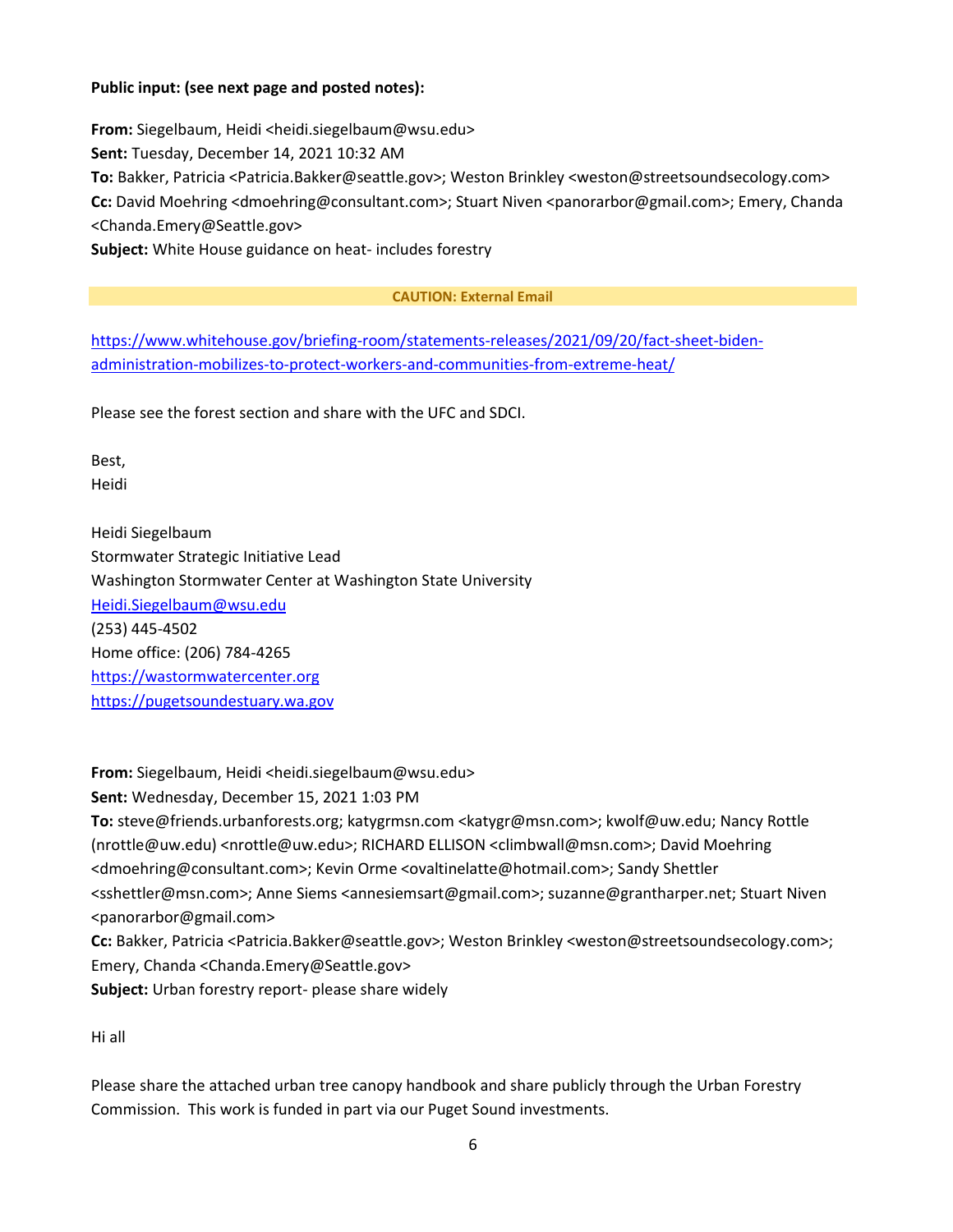Best, Heidi

Heidi Siegelbaum Stormwater Strategic Initiative Lead Washington Stormwater Center at Washington State University [Heidi.Siegelbaum@wsu.edu](mailto:Heidi.Siegelbaum@wsu.edu) (253) 445-4502 Home office: (206) 784-4265 [https://wastormwatercenter.org](https://protect2.fireeye.com/v1/url?k=e4806ca8-bb1b545e-e4804418-8681010e5614-7f9a88545df39e89&q=1&e=ed8f8906-b07e-4b92-82e3-9eb6a348d5e3&u=https%3A%2F%2Fwastormwatercenter.org%2F) [https://pugetsoundestuary.wa.gov](https://pugetsoundestuary.wa.gov/)

From: Shambhavi Taylor <info@email.actionnetwork.org> **Sent:** Friday, December 17, 2021 7:45 PM **To:** Bakker, Patricia <Patricia.Bakker@seattle.gov> **Subject:** End the delay! Adopt, with amendments, SDCI's Director's Rule 13-2020

Urban Forestry Commission Coordinator Patti Bakker,

As recent record temperatures have demonstrated, the climate crisis is real. Trees are a buffer to help reduce extreme temperature impacts in urban areas.

Please adopt, with the amendments recommended by the Seattle Urban Forestry Commission, SDCI's Director's Rule 13-2020 (Designation of Exceptional and Significant Trees, Tree Protection, Retention, and Tree Removal during land division, including tree service provider requirements).

Seattle must move forward now, without the delay urged by some, in adopting this updated Director's Rule with the amendments proposed below. This process of increasing protection for our urban forest was first proposed by the Seattle City Council 12 years ago and is long overdue.

The following updates as proposed in the draft Director's Rule are great steps forward:

• Reducing the upper threshold on exceptional trees to 24 inches in diameter at standard height (DSH) from 30 inches

• Designating trees 6 inches DSH and larger as protected trees, starting in the platting and short platting process

• Requiring Tree Care Providers to register with the City as the Seattle Dept. of Transportation already requires

• Continuing protection of tree groves as exceptional trees, even if a tree is removed from the grove

• Making clear that all exceptional trees removed during development must be replaced per SMC 25.11.090

• Tightening tree removal requirements for exceptional trees as hazard trees The following changes to the draft Director's Rule are needed: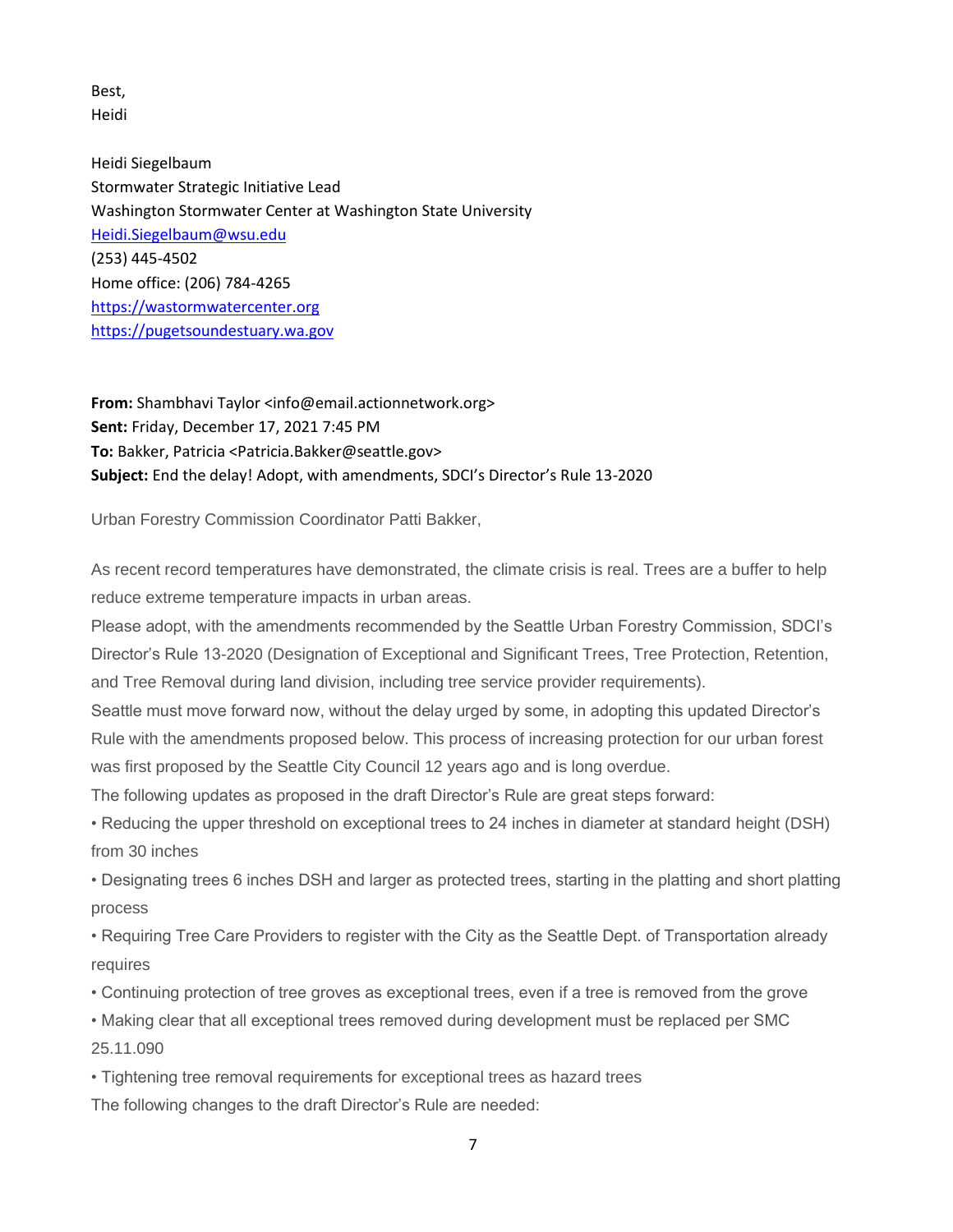• Change Subject Title to remove words "land division" and replace with "Development"

• PURPOSE AND BACKGROUND. add "SMC 23 requires that all trees 6 inches DSH and larger must be indicated on all site plans throughout the platting and sub-platting process, and that projects must be designed to maximize the retention of existing trees. This requirement continues throughout any subsequent development on all lots in all zones in the city."

• SECTION 1. Reduce the number of trees and sizes required to be a tree grove. Kirkland, Woodinville, and Duvall all define a tree grove as "a group of 3 or more significant trees with overlapping or touching crowns." Include street trees in groves.

• Add "Significant trees may become exceptional as they grow in size. They are future replacements in the urban forest for exceptional trees when they die. Development projects must be designed to maximize the retention of both exceptional and significant trees to maintain a diversity of tree species and ages."

• Add "All replacement trees regardless of size are protected trees and can't be removed."

• SECTION 2. Change the heading to "TREE PROTECTION". Remove references to "Exceptional Trees" only and change to "Trees". e.g., change "Exceptional Tree Protection Areas" to "Tree Protection Areas". • SECTION 4. Add "The Director shall have the authority to allow replacement trees on both public and

private property to meet the goals and objectives of race and social justice under Seattle's Equity and Environment Initiative."

• Under SMC 25.11.090 the Director has the authority to require "one or more trees" to be planted as replacement trees for removed exceptional trees during development. The number of trees required should increase with the size of the tree removed, with a goal to achieve equivalent canopy area and volume in 25 years. Any in-lieu fee must also rise as the size of the removed tree increases. The city can not wait 80 years to replace an 80-year-old western red cedar tree and expect to maintain its canopy goals as large exceptional trees are removed during development.

• SECTION 5. SEPA requirements under SMC 25.05.675 N are for protecting special habitats and need to be considered at the beginning of the development process. The language of this SEPA code section should be included in the Director's Rule to be certain that the code is complied with.

• SECTION 6. SDCI should adopt SDOT's registration process and requirements to assist Tree Care Providers in complying with city code and regulations. Reduce the number of citations that will remove a Tree Care Provider from being registered with the city to no more than 2 per year. Require annual registration same as Seattle business licenses require. Require that Tree Care Provider companies have a WA State contractor's license to ensure they have workers' compensation. Require they have a certificate of insurance that lists the city as an additional insured so the city cannot be sued. Require that all jobs either have a certified arborist on the work site or that they have visited the site and officially sign off on the specific work being done.

Thank you for protecting our urban forest.

8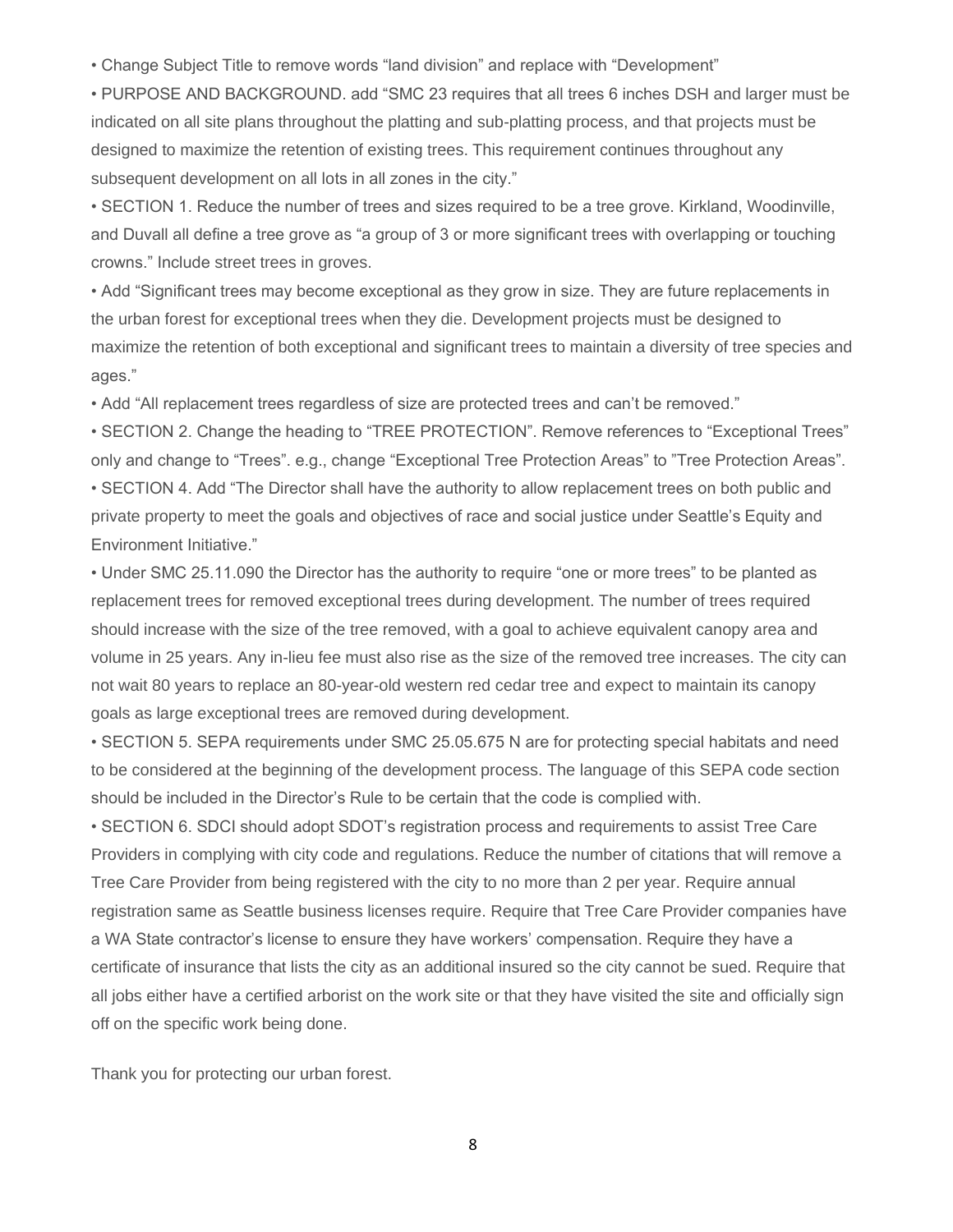Shambhavi Taylor [om.shambhavi@gmail.com](mailto:om.shambhavi@gmail.com) 10742 Lakeside Ave. NE Seattle, Washington 98125

**From:** Chris Covert-Bowlds <info@email.actionnetwork.org> **Sent:** Saturday, December 18, 2021 3:43 PM **To:** Bakker, Patricia <Patricia.Bakker@seattle.gov> **Subject:** Save Our Trees!

Urban Forestry Commission Coordinator Patti Bakker,

It's time to end the delay by the Seattle Department of Construction and Inspections (SDCI) on presenting the Seattle City Council with an updated draft Tree and Urban Forest Protection Ordinance. Over the last 12 years, the City Council has repeatedly asked SDCI for an updated workable and effective ordinance draft to consider and it is obvious SDCI is not responding as requested. In its recent Resolution 31902, the Council gave specific issues for SDCI to address.

If SDCI cannot respond in a timely manner, please remove tree and urban forestry protection from their Department. As the City Auditor proposed in 2009, transfer tree and urban forestry oversight and authority to the Office of Sustainability and the Environment. SDCI has a conflict of interest in tree oversight – their priority mission has been to help developers build, not protect trees. Years of inaction on effective oversight and protection of trees by SDCI demands that a separate entity like OSE take over the city's responsibility to protect and enhance our urban forest.

Seattle's trees and urban forest are vital to keeping our city healthy and livable. Trees and the urban forest comprise a vital green infrastructure. Trees reduce air pollution, storm water runoff and climate impacts like heat island effects, while providing essential habitat for birds and other wildlife. They are important for the physical and mental health of our residents.

Seattle's rapid growth and an outdated tree ordinance are reducing these beneficial effects as trees are removed and not replaced. It is urgent to act now to stop this continued loss of trees, particularly large mature trees and tree groves. It is important to promote environmental equity as trees are replaced.

Please update Seattle's Tree Protection Ordinance as recommended in the latest draft by the Seattle Urban Forestry Commission.

Here are the key provisions that need to be in the updated tree ordinance:

1. Expand the existing Tree Removal and Replacement Permit Program, including 2-week public notice and posting on-site, as used by the Seattle Department of Transportation (SDOT) – to cover all Significant Trees (6" and larger diameter at breast height (DBH)) on private property in all land use zones,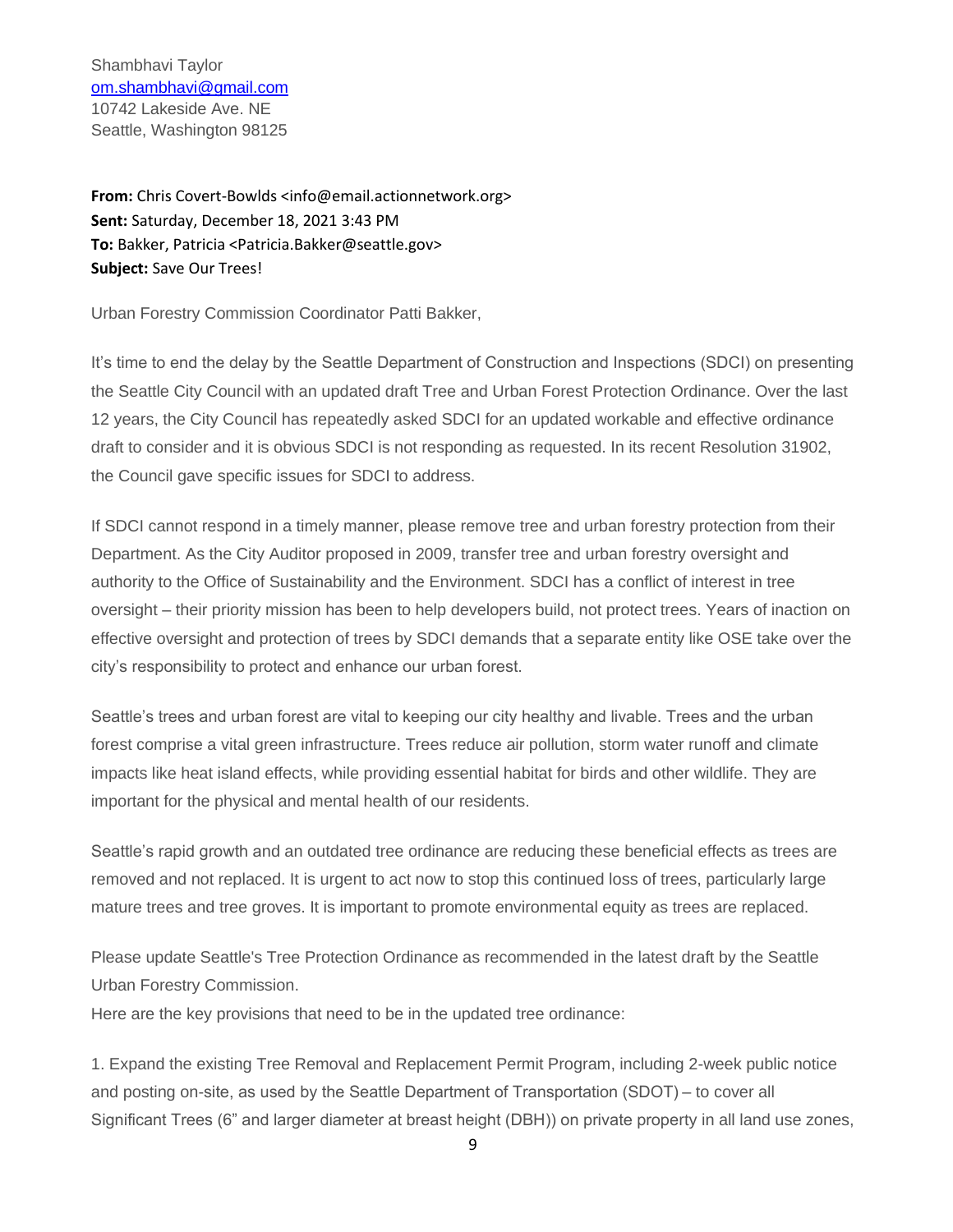both during development and outside development.

2. Require the replacement of all Significant Trees removed with trees that in 25 years will reach equivalent canopy volume – either on site or pay a replacement fee into a City Tree Replacement and Preservation Fund. Allow the Fund to also accept fines, donations, grants and set up easements. 3. Retain current protections for Exceptional Trees and reduce the upper threshold for Exceptional Trees to 24" DBH, protect tree groves and prohibit Significant Trees being removed on undeveloped lots. 4. Allow removal of no more than 2 Significant non-Exceptional Trees in 3 years per lot outside development

5. Establish one citywide database for applying for Tree Removal and Replacement Permits and to track changes in the tree canopy.

6. Post online all permit requests and permit approvals for public viewing.

7. Expand SDOT's existing tree service provider's registration and certification to register all Tree Service Providers (arborists) working on trees in Seattle.

8. Provide adequate funding in the budget to implement and enforce the updated ordinance.

Chris Covert-Bowlds [c.covertbowlds@gmail.com](mailto:c.covertbowlds@gmail.com) 523 N 84th St Seattle, Washington 98103

**From:** Rebecca Hood <info@email.actionnetwork.org> **Sent:** Sunday, December 19, 2021 9:20 PM **To:** Bakker, Patricia <Patricia.Bakker@seattle.gov> **Subject:** Save Our Trees!

Urban Forestry Commission Coordinator Patti Bakker,

It's time to end the delay by the Seattle Department of Construction and Inspections (SDCI) on presenting the Seattle City Council with an updated draft Tree and Urban Forest Protection Ordinance. Over the last 12 years, the City Council has repeatedly asked SDCI for an updated workable and effective ordinance draft to consider and it is obvious SDCI is not responding as requested. In its recent Resolution 31902, the Council gave specific issues for SDCI to address.

If SDCI cannot respond in a timely manner, please remove tree and urban forestry protection from their Department. As the City Auditor proposed in 2009, transfer tree and urban forestry oversight and authority to the Office of Sustainability and the Environment. SDCI has a conflict of interest in tree oversight – their priority mission has been to help developers build, not protect trees. Years of inaction on effective oversight and protection of trees by SDCI demands that a separate entity like OSE take over the city's responsibility to protect and enhance our urban forest.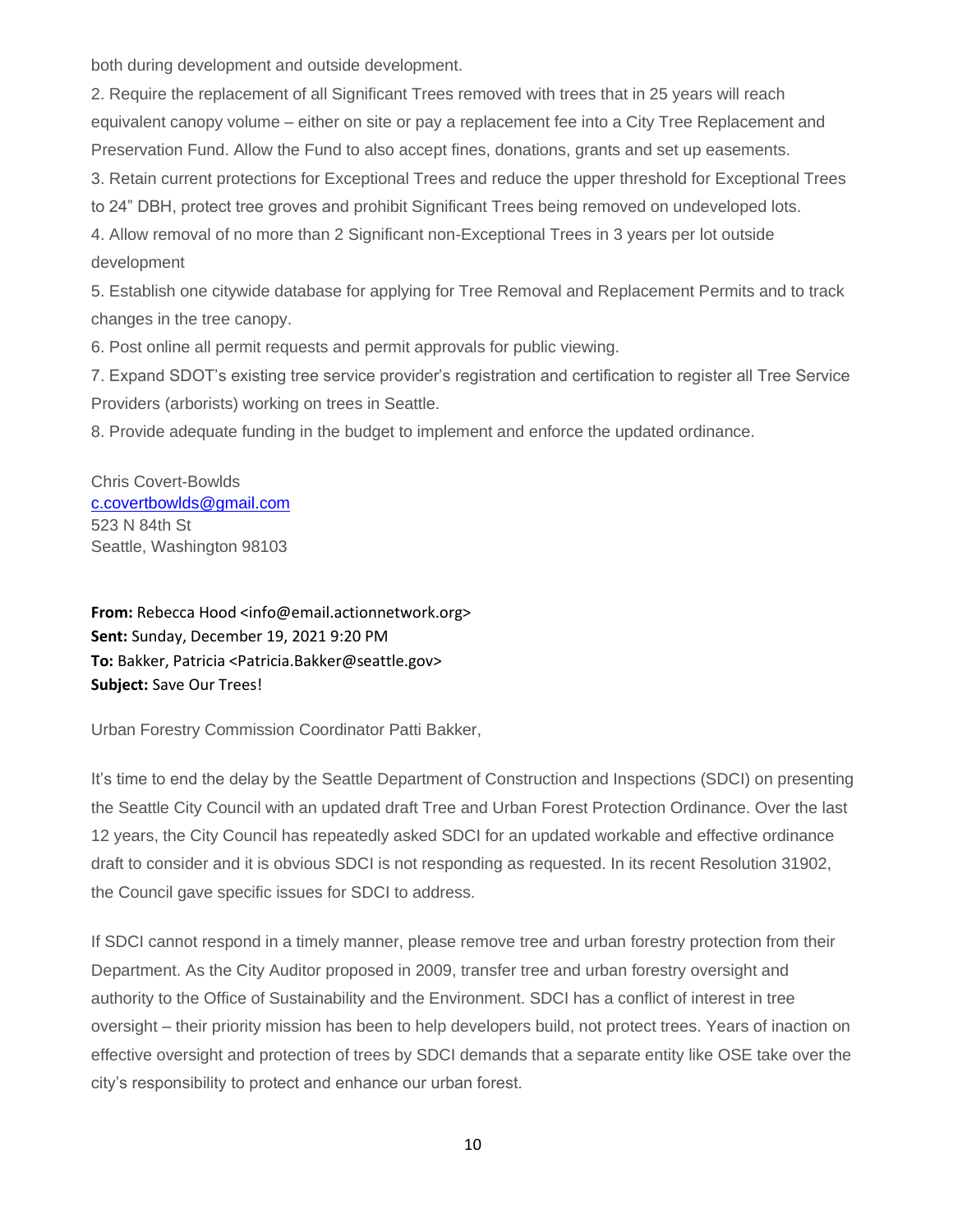Seattle's trees and urban forest are vital to keeping our city healthy and livable. Trees and the urban forest comprise a vital green infrastructure. Trees reduce air pollution, storm water runoff and climate impacts like heat island effects, while providing essential habitat for birds and other wildlife. They are important for the physical and mental health of our residents.

Seattle's rapid growth and an outdated tree ordinance are reducing these beneficial effects as trees are removed and not replaced. It is urgent to act now to stop this continued loss of trees, particularly large mature trees and tree groves. It is important to promote environmental equity as trees are replaced.

Please update Seattle's Tree Protection Ordinance as recommended in the latest draft by the Seattle Urban Forestry Commission.

Here are the key provisions that need to be in the updated tree ordinance:

1. Expand the existing Tree Removal and Replacement Permit Program, including 2-week public notice and posting on-site, as used by the Seattle Department of Transportation (SDOT) – to cover all Significant Trees (6" and larger diameter at breast height (DBH)) on private property in all land use zones, both during development and outside development.

2. Require the replacement of all Significant Trees removed with trees that in 25 years will reach equivalent canopy volume – either on site or pay a replacement fee into a City Tree Replacement and Preservation Fund. Allow the Fund to also accept fines, donations, grants and set up easements.

3. Retain current protections for Exceptional Trees and reduce the upper threshold for Exceptional Trees

to 24" DBH, protect tree groves and prohibit Significant Trees being removed on undeveloped lots.

4. Allow removal of no more than 2 Significant non-Exceptional Trees in 3 years per lot outside development

5. Establish one citywide database for applying for Tree Removal and Replacement Permits and to track changes in the tree canopy.

6. Post online all permit requests and permit approvals for public viewing.

7. Expand SDOT's existing tree service provider's registration and certification to register all Tree Service Providers (arborists) working on trees in Seattle.

8. Provide adequate funding in the budget to implement and enforce the updated ordinance.

Rebecca Hood [rebeccahood450@gmail.com](mailto:rebeccahood450@gmail.com) 16705 10th Ave NE Shoreline, Washington 98155

**From:** Suzanne Grant <info@email.actionnetwork.org> **Sent:** Wednesday, December 29, 2021 5:15 PM **To:** Bakker, Patricia <Patricia.Bakker@seattle.gov> **Subject:** Please Protect Seattle's Trees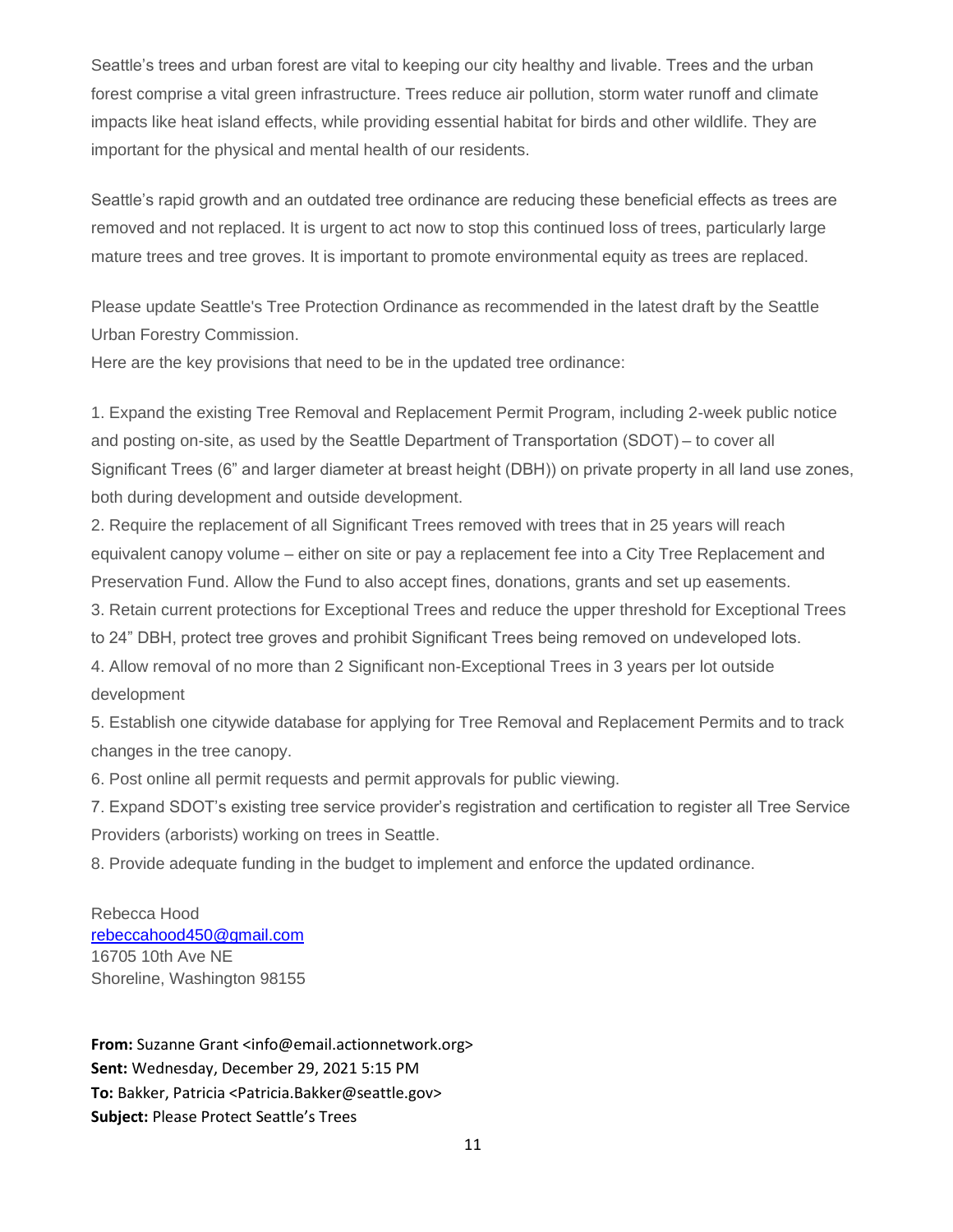Urban Forestry Commission Coordinator Patti Bakker,

It's WAY PAST time to end the delay by the Seattle Department of Construction and Inspections (SDCI) on presenting the Seattle City Council with an updated draft Tree and Urban Forest Protection Ordinance. Over the last 12 years, the City Council has repeatedly asked SDCI for an updated workable and effective ordinance draft to consider and it is obvious SDCI is not responding as requested. In its recent Resolution 31902, the Council gave specific issues for SDCI to address.

If SDCI cannot respond in a timely manner, please remove tree and urban forestry protection from their Department. As the City Auditor proposed in 2009, transfer tree and urban forestry oversight and authority to the Office of Sustainability and the Environment. SDCI has a conflict of interest in tree oversight – their priority mission has been to help developers build, not protect trees. Years of inaction on effective oversight and protection of trees by SDCI demands that a separate entity like OSE take over the city's responsibility to protect and enhance our urban forest.

Seattle's trees and urban forest are vital to keeping our city healthy and livable. Trees and the urban forest comprise a vital green infrastructure. Trees reduce air pollution, storm water runoff and climate impacts like heat island effects, while providing essential habitat for birds and other wildlife. They are important for the physical and mental health of our residents.

Seattle's rapid growth and an outdated tree ordinance are reducing these beneficial effects as trees are removed and not replaced. It is urgent to act now to stop this continued loss of trees, particularly large mature trees and tree groves. It is important to promote environmental equity as trees are replaced.

Please update Seattle's Tree Protection Ordinance as recommended in the latest draft by the Seattle Urban Forestry Commission.

Here are the key provisions that need to be in the updated tree ordinance:

1. Expand the existing Tree Removal and Replacement Permit Program, including 2-week public notice and posting on-site, as used by the Seattle Department of Transportation (SDOT) – to cover all Significant Trees (6" and larger diameter at breast height (DBH)) on private property in all land use zones, both during development and outside development.

2. Require the replacement of all Significant Trees removed with trees that in 25 years will reach equivalent canopy volume – either on site or pay a replacement fee into a City Tree Replacement and Preservation Fund. Allow the Fund to also accept fines, donations, grants and set up easements.

3. Retain current protections for Exceptional Trees and reduce the upper threshold for Exceptional Trees

to 24" DBH, protect tree groves and prohibit Significant Trees being removed on undeveloped lots.

4. Allow removal of no more than 2 Significant non-Exceptional Trees in 3 years per lot outside development

12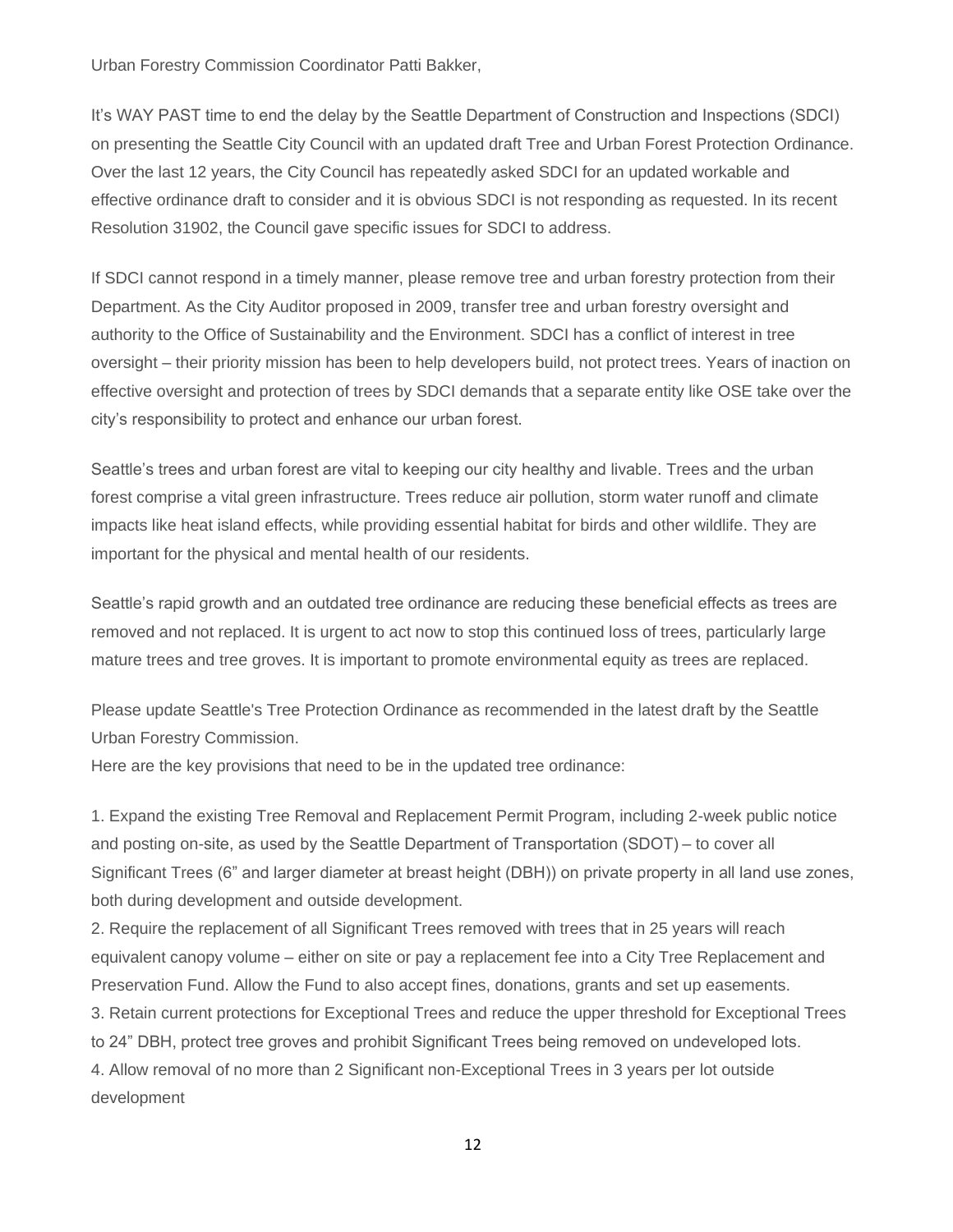5. Establish one citywide database for applying for Tree Removal and Replacement Permits and to track changes in the tree canopy.

6. Post online all permit requests and permit approvals for public viewing.

7. Expand SDOT's existing tree service provider's registration and certification to register all Tree Service Providers (arborists) working on trees in Seattle.

8. Provide adequate funding in the budget to implement and enforce the updated ordinance.

Suzanne Grant [suzgrant206@gmail.com](mailto:suzgrant206@gmail.com) 2723 4th Ave W Seattle, Washington 98119

**From:** Max Cerami <info@email.actionnetwork.org> **Sent:** Saturday, January 1, 2022 1:19 PM **To:** Bakker, Patricia <Patricia.Bakker@seattle.gov> **Subject:** Tree removal laws seem ineffective and are not representative of our ecological goals.

Urban Forestry Commission Coordinator Patti Bakker,

Hi Mayor Harrell, Seattle City Council,

#### Happy new year!

I write you in support of updating the Seattle Tree Protection Ordinance. Right on 32nd ave S. by me a huge 60+ year old cedar was illegally removed in order to make way for a large development - this thing was 3-4 stories tall - massive. The house they will build there will likely sell for over 2.5 million and the penalty for removing that tree is so small comparatively, making me feel that the penalty is hardly discouraging. The tree when cut was just made into wood chip, also a large waste for rare prime wood since the developers wanted to fly by night and remove it super quickly.

I can see an argument that some of these large trees may be in the way of our other noble goal of building more housing in order to keep rent prices relatively stable, but in single family areas, the cost of this new construction appears to just serve the wealthiest folks - as recouping building and land costs of new construction, will result in higher rent prices than an older residence since there is a limit on unit density. In Leschi especially, the value of the "view" is a huge motivation to tear these trees down and build expensive palaces. The tree's removal resulted in 2 units. a single family home and an ADU. taking up 70% of the available lot. I would think that prioritizing our natural greenspace and canopy while allowing for more density in structures would have provided a future that would have encouraged mixed income people to live in Leschi as it once had and result in a visually and ecologically more significant city - which on paper are our cities goals.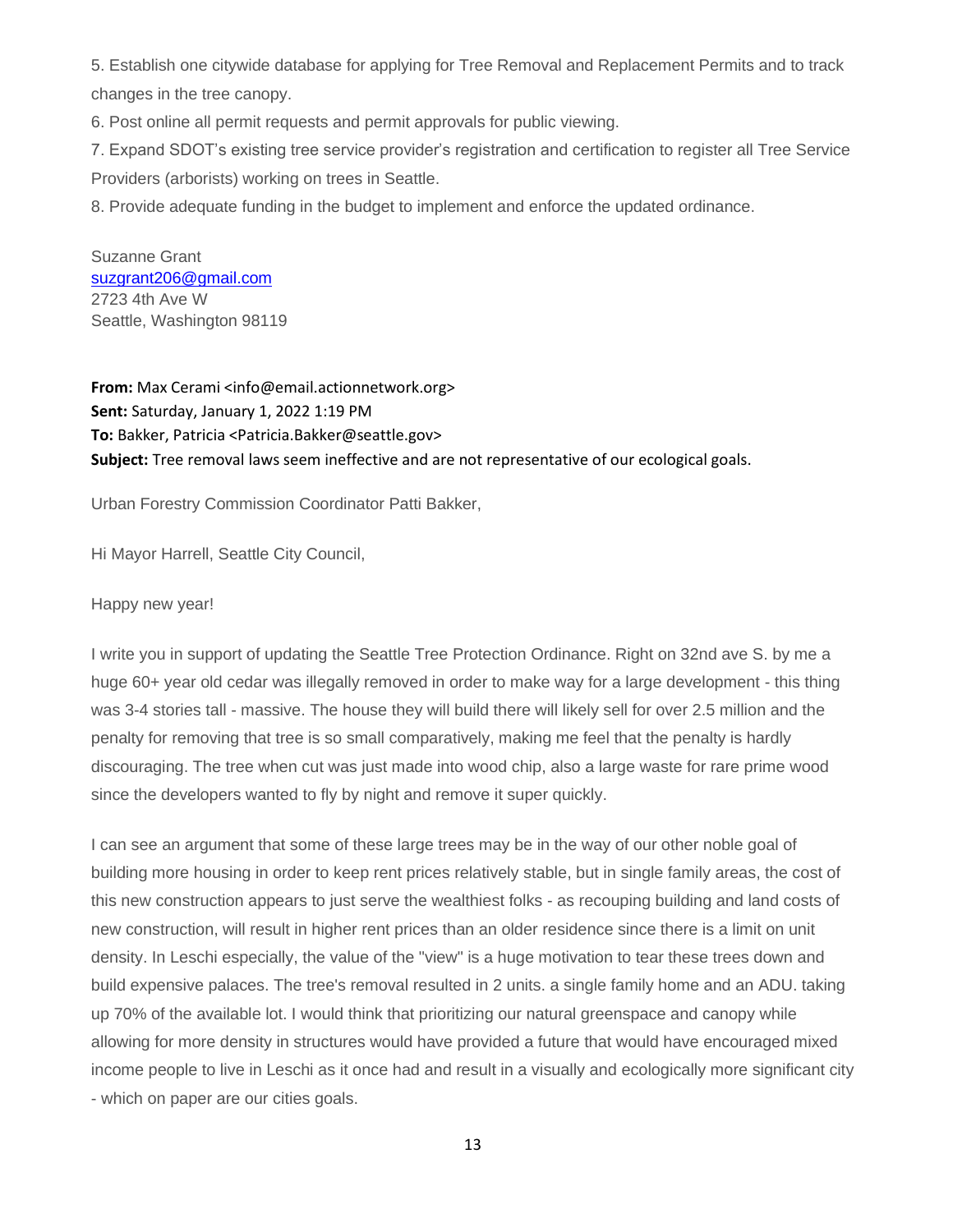I have 2 such "exceptional trees" on my property and am happy to have them. I see them support ecologies of eagles and their needles and leaf drops in fall build the soils fertility and support other ground ecosystems. They clean our air and keep temperatures cooler as the planet warms. these Trees are true community members.

Please update Seattle's Tree Protection Ordinance as recommended in the latest draft by the Seattle Urban Forestry Commission.

Here are the key provisions that need to be in an updated tree ordinance:

1. Expand the existing Tree Removal and Replacement Permit Program, including 2-week public notice and posting on-site, as used by the Seattle Department of Transportation (SDOT) – to cover all Significant Trees (6" and larger diameter at breast height (DBH)) on private property in all land use zones, both during development and outside development.

2. Require the replacement of all Significant Trees removed with trees that in 25 years will reach equivalent canopy volume lost – either on site or pay a replacement fee into a City Tree Replacement and Preservation Fund. Allow the Fund to also accept fines, donations, grants, purchase land and set up easements.

3. Expand current protections for Exceptional Trees and reduce the upper threshold for Exceptional Trees to 24" DBH, protect tree groves and heritage trees and prohibit Significant Trees being removed on undeveloped lots.

4. Allow removal of no more than 2 Significant non-Exceptional Trees in 3 years per lot outside development.

5. Establish one citywide database for applying for Tree Removal and Replacement Permits and to track changes in the tree canopy.

6. Post online all permit requests for 2 weeks prior to removal and all permit approvals for public viewing. Establish and maintain a city-wide database and inventory of existing trees, trees removed, and trees planted. Post on-line quarterly reports.

7. Expand SDOT's existing tree service provider's registration and certification to register all Tree Service Providers (arborists) working on trees in Seattle.

8. Require developers throughout the development process to maximize the retention of existing trees with adequate space for trees to grow and survive.

9. Require a Tree Inventory and Tree Landscaping Plan prior to any development permits being approved.

10. Provide adequate funding in the budget to implement and enforce the updated ordinance.

Thank you! Max Cerami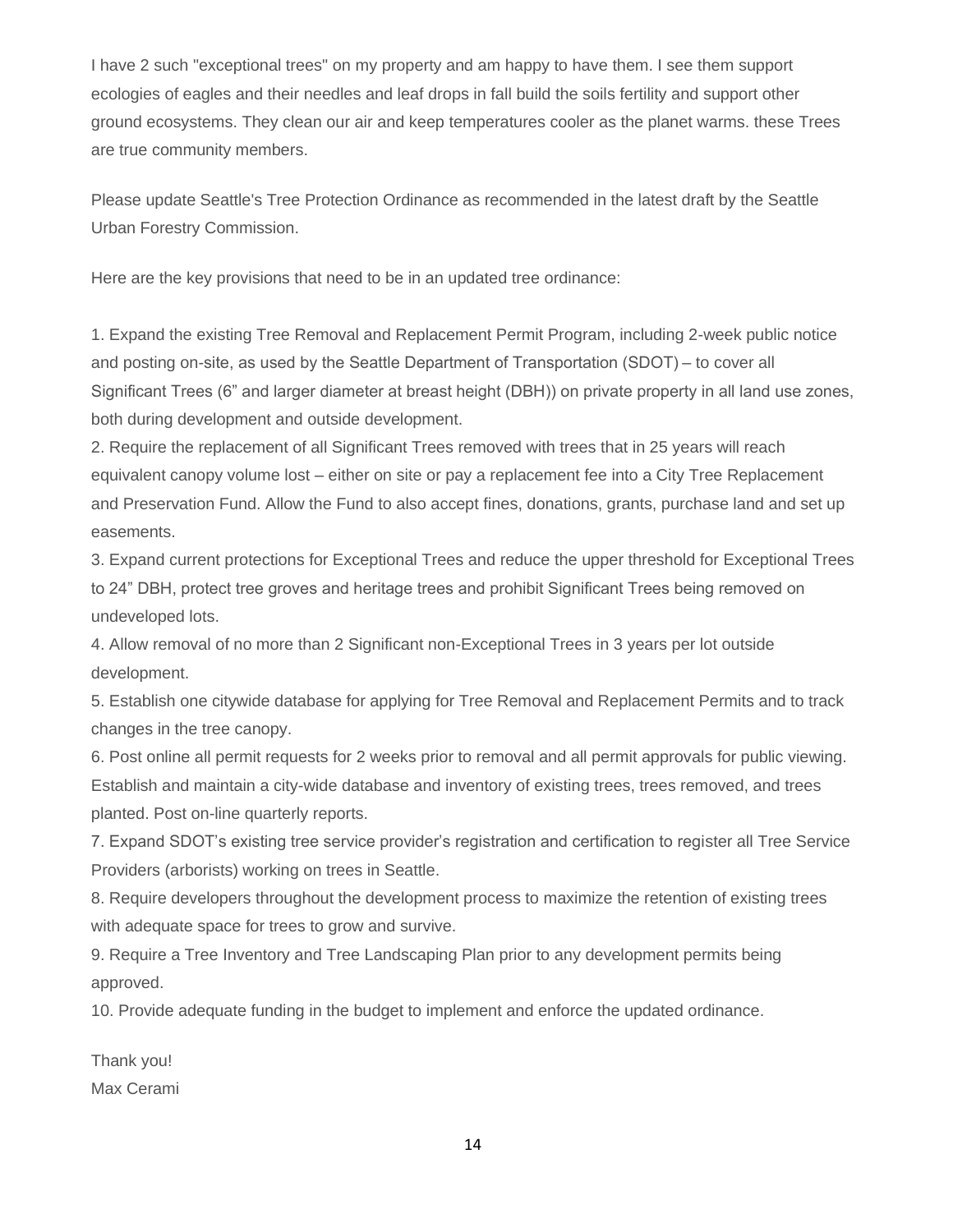Max Cerami [maxcerami@me.com](mailto:maxcerami@me.com) 3120 S. Norman St. Seattle, Washington 98144

**From:** Martha Pruitt <info@email.actionnetwork.org> **Sent:** Monday, January 3, 2022 12:11 AM **To:** Bakker, Patricia <Patricia.Bakker@seattle.gov> **Subject:** Save our Trees!

Urban Forestry Commission Coordinator Patti Bakker,

South Park trees and green space is desperately needed but developers are planning on cutting them down for unaffordable housing. We are in a liquid faction zone and next to the river. We need the trees roots to prevent earth erosion.

Lots of birds make the trees thier homes. Some of these birds are preditor birds such as hawks and eagles which help keep the rat population down.

Most of all, we need them for the air quality. Due to being surrounded by factories and planes flying in all day ave night, South Park is known for large amount of citizens with asthma.

It is very short sighted to cut down large, established indigenous trees for unaffordable housing. On top of the damage from cutting the trees they are pricing out the current residents which are mid to low income.

I hope you will look into this.

Thank you,

Martha Pruitt [Harleyquin206@gmail.com](mailto:Harleyquin206@gmail.com) 814 S Rose St Seattle, Washington 98108

**From:** Shannon Hunt <smmarriott@gmal.com> **Sent:** Monday, January 3, 2022 8:28 PM **To:** Bakker, Patricia <Patricia.Bakker@seattle.gov> **Subject:** Save our Trees!

Urban Forestry Commission Coordinator Patti Bakker,

It's time to end the delay by the Seattle Department of Construction and Inspections (SDCI) on presenting the Seattle City Council with an updated draft Tree and Urban Forest Protection Ordinance. Over the last 12 years, the Seattle City Council has repeatedly asked successive Seattle Mayors and SDCI for an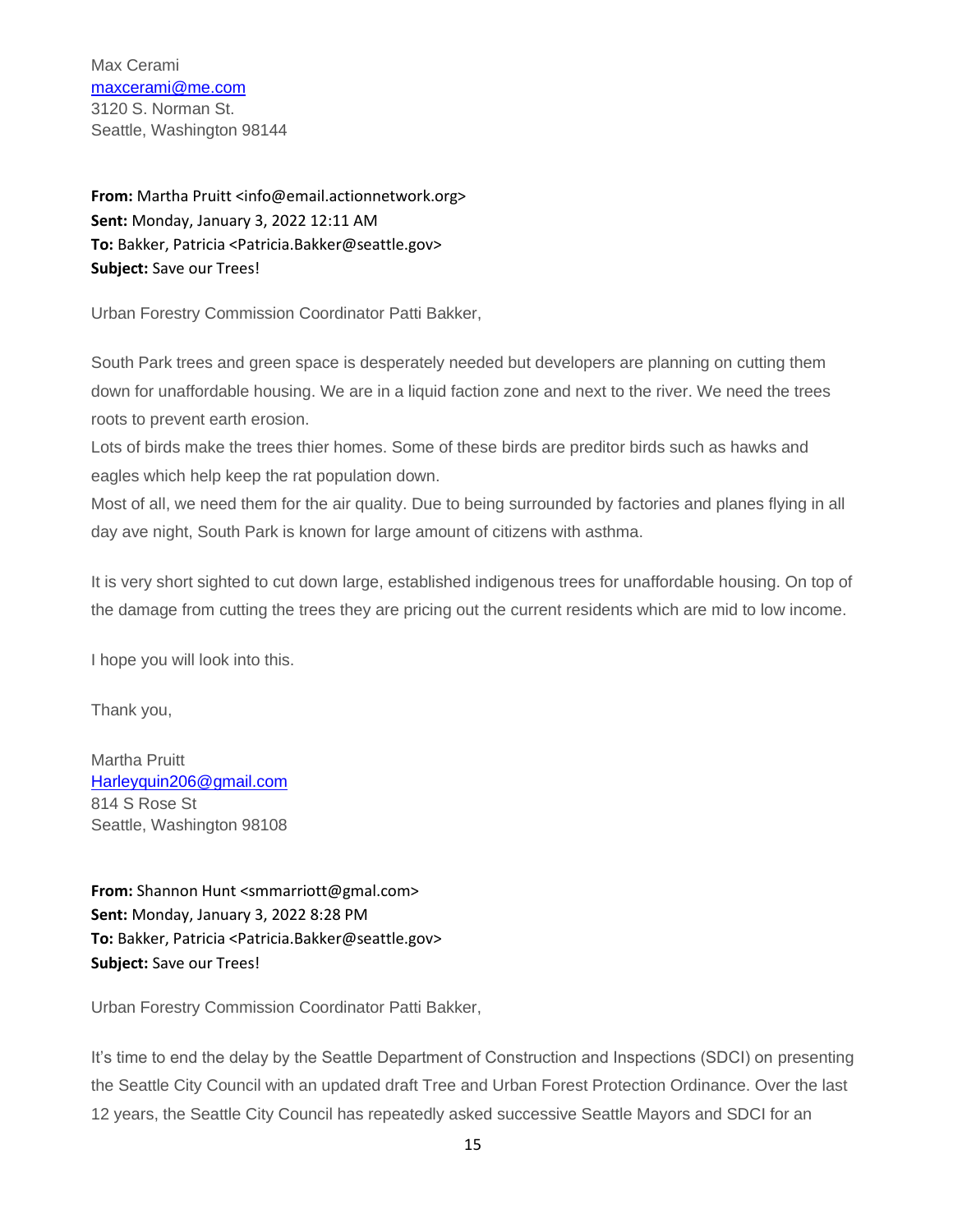updated workable and effective ordinance draft to consider and it is obvious SDCI is not responding as requested. In its most recent 2019 Resolution 31902, the Council gave specific issues for SDCI to address.

SDCI, once again, has not responded in a timely manner with a comprehensive tree protection ordinance update. It's been delay after delay. Please remove tree and urban forestry protection from their Department. In 2009 the Seattle City Auditor proposed transferring tree and urban forestry oversight and authority to an independent entity that does not have a conflict of interest. The Auditor proposed oversight be moved to the Office of Sustainability and the Environment.

Much has changed since 2009 and it is time to create an independent Department with authority over environment, urban forestry, and climate issues. SDCI has a conflict of interest in tree oversight – their priority mission has been to help developers build, not protect trees. Years of inaction on effective oversight and protection of trees by SDCI demands that a separate independent entity take over the city's responsibility to protect and enhance our urban forest. We propose that an Urban Forestry Division be created within a new Department of the Environment and Climate.

Seattle's trees and urban forest are vital to keeping our city healthy and livable. Trees and the urban forest comprise vital green infrastructure needed to keep our city and people healthy. Trees reduce air pollution, storm water runoff and climate impacts like heat island effects, while providing essential habitat for birds and other wildlife. They are important for the physical and mental health of our residents. A robust urban forest is critical for climate resilience and tree equity.

Seattle's rapid growth and an outdated tree ordinance are reducing these beneficial effects as trees are removed and not even replaced. It is urgent to act now to stop this continued loss of existing trees, particularly large mature trees and tree groves. It is important to promote environmental equity by retaining as many trees as possible and replacing those removed.

Please update Seattle's Tree Protection Ordinance as recommended in the latest draft by the Seattle Urban Forestry Commission.

Here are the key provisions that need to be in an updated tree ordinance:

1. Expand the existing Tree Removal and Replacement Permit Program, including 2-week public notice and posting on-site, as used by the Seattle Department of Transportation (SDOT) – to cover all Significant Trees (6" and larger diameter at breast height (DBH)) on private property in all land use zones, both during development and outside development.

2. Require the replacement of all Significant Trees removed with trees that in 25 years will reach equivalent canopy volume lost – either on site or pay a replacement fee into a City Tree Replacement

16